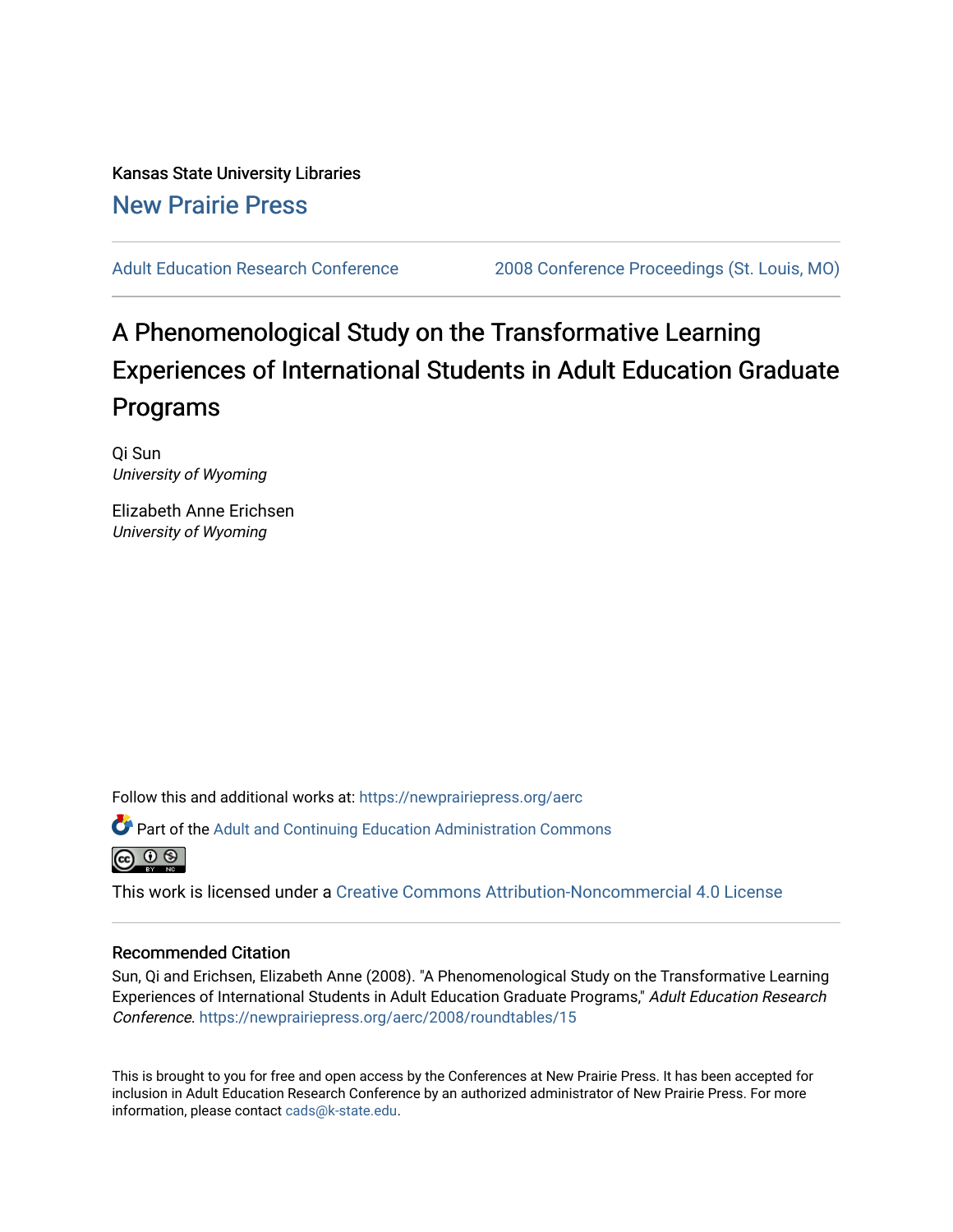## **A Phenomenological Study on the Transformative Learning Experiences of International Students in Adult Education Graduate Programs**

Qi Sun and Elizabeth Anne Erichsen University of Wyoming, USA

Key words: transformative learning, international students, cross-cultural experiences **Abstract**: This phenomenological study endeavors to identify and illustrate international graduate students' TL experience, to better inform our understanding of TL from a context of studying abroad and international students' perspectives, and to foster transformative learning for international students.

This study endeavors to identify and illustrate international graduate students' transformative learning (TL) experiences, and to better inform our understanding of TL in a context of international graduate students studying in the US. International students pursuing graduate programs outside their home country is as important as ever on American campuses. The presence of foreign students provides American students and faculty with crucial and lived international knowledge, perspectives, and experience and enhances the diversity in the college experience (NAFSA, 2003). Too, the transformative learning (TL) experiences of international students invite educators of adult and higher education to consciously examine their understanding, teaching, and transformative learning practice in order to effectively facilitate those who are new to the learning, living, and cultural environments to successfully achieve their academic goals in the US.

The topic of TL is currently receiving even more attention than when Mezirow introduced in 1981. Taylor (2006) observes a significant increase in peer-reviewed journal publications on TL and his review of which shows that among the 40 empirical studies conducted between 1999 and 2005, none is concerned with the topic of international students' transformative learning experience. In addition, Taylor (2006) points out that there is "the lack of emphasis on identifying a transformative experience in a particular context and greater interest about the nature of a learning experience and how it informs our understanding of TL" (p. 392). Evidently, study abroad provides ample disorienting situations and moments that can kindle deep, emotional, and critical reflections for perspective transformation and transformative learning and education (Boyd & Myers 1988; Cranton 2006; Cranton & Roy, 2003; Illeris, 2004; Mezirow, 1991, 2000, 2003; Taylor, 2001). Thus, this research will contribute to identifying a particular kind of TL experience and inform us about perspectives of TL within the context of studying abroad (international students in the US).

The following research questions inform the study: What are the international graduate students' study abroad experiences that promote transformative learning? How do they describe their experiences and transformation? A phenomenological design is applied because the study aims to discover the lived meaning of a particular phenomenon, to focus on personal, lived, and unprobed everyday experiences (Merriam, 2002). Focus group discussions and in-depth recorded (audio and video) interviews were conducted to explore the stories and experiences of four female Asian graduate students currently studying in the graduate programs of adult learning and instructional technology. Data analysis uses "the methodology of reduction for specific statements and themes, and a search for all positive meanings… The researchers also set aside all prejudgments, bracketing their experiences and relying on intuition, imagination and universal